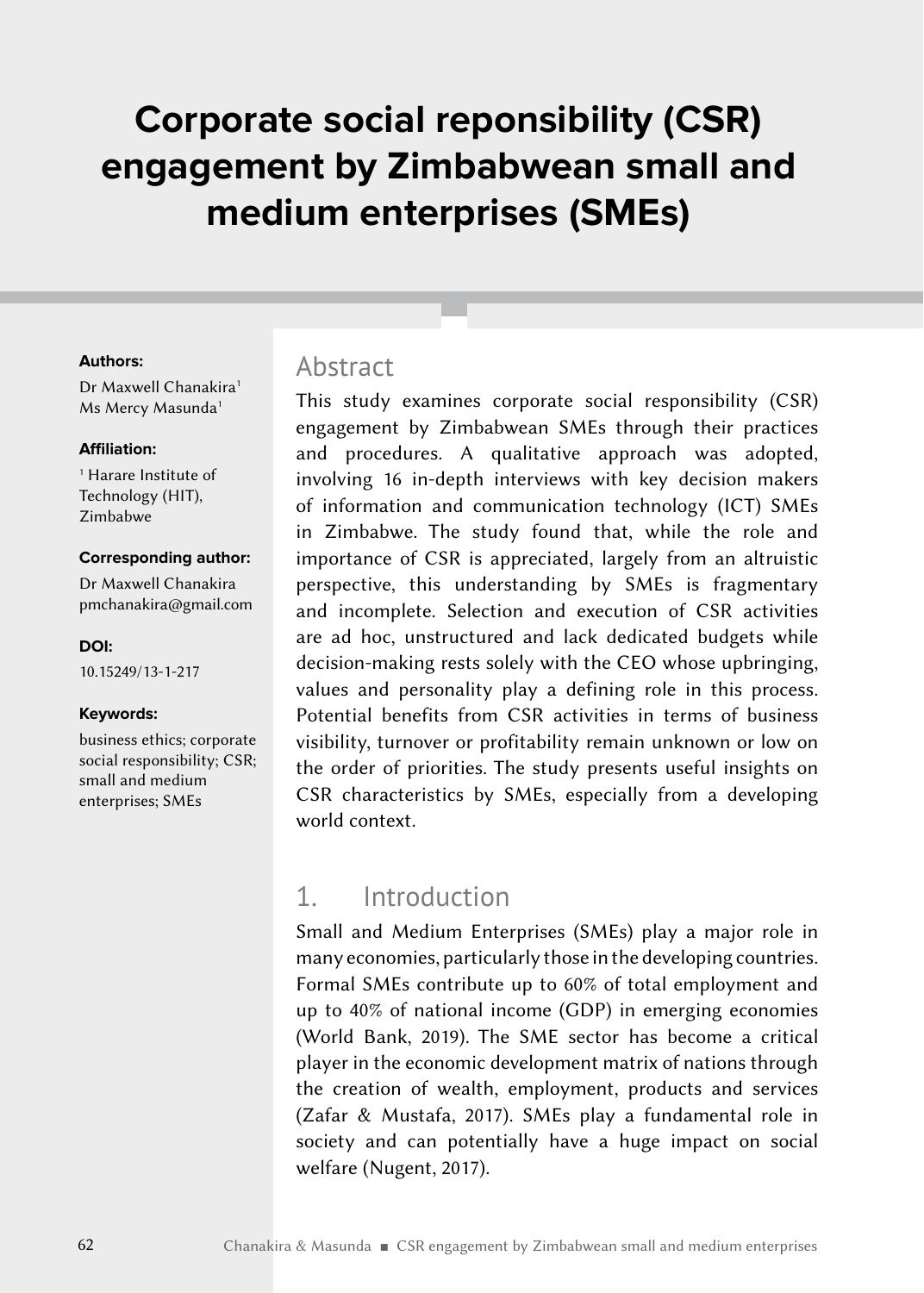Traditionally, the discourse on corporate social responsibility (CSR) has been dominated by Multinational Corporations (MNCs) (Jamali & Safadi, 2019; Yin & Jamali, 2016). This situation arose because in the last five or so years, stakeholders in developing countries such as local firms, government support agencies, international aid agencies, industry associations, NGOs and/or other actors (World Bank, 2005) took comparatively little interest in promoting CSR in SMEs (*Business and Society*, 2012).

Debate on CSR engagement by SMEs has ranged from whether SMEs understand the concept of CSR (Ho, 2017), why SMEs have a social responsibility (Nugent, 2017), whether SMEs are willing to engage in CSR activities (Massoud, Fayad, Kamleh & El-fadel, 2010) to what motivates SMEs to engage in CSR (Dincer & Dincer, 2013) and if they are actually doing enough on CSR (VCCI, 2010). While it is accepted that SMEs are key players in job creation and the provision of goods and services in many developing economies, their contribution and impact on social welfare need to be known (Hassan & Mohamed, 2015).

In line with global trends (World Bank, 2019; Zafar & Mustafa, 2017), SMEs dominate in Zimbabwe, in terms of both absolute numbers and economic contribution. They contributed US\$8.58 billion to the country's GDP in 2016 and employed more than 5.9 million people (over 75% of the total workforce of 7.8 million people). Furthermore, SMEs make up over 70% of Zimbabwe Revenue Authority's (ZIMRA's) database of registered taxpayers while contributing 20% in taxes (Bhoroma, 2018). However, more studies are required to understand their contribution to CSR (Mathende & Nhapi, 2017).

According to The World Food Programme (WFP) (2018) in 2012 the country's official unemployment rate was over 60%, one of the highest in the world, while 56% of the population lived on less than US\$1.25 per day. The percentage of people living below the national poverty datum line was 76%. The majority of the population, almost 6 million people, eke out a living in both the informal and SME sector (Finmark Trust, 2013), providing a huge potential for social upliftment of the population through CSR.

The purpose of this article is to examine the level of CSR engagement amongst Zimbabwean SMEs. Despite the fact that SMEs make up the country's largest business sector (Bhoroma, 2018), there are significant knowledge gaps in terms the level of interest and understanding of CSR amongst Zimbabwean SMEs. Studies on CSR practices in Zimbabwe remain scarce (Mpofu, 2012; Mathende & Nhapi, 2017), especially amongst SMEs.

CSR activities carried out by Zimbabwean SMEs are important to an economy that is hampered by significant social problems such as poverty, unemployment and rising inflation (Mathende & Nhapi, 2017). The study contributes to the critical discourse on CSR amongst SMEs while providing important insights from a developing country context in view of the fact that global CSR is influenced by societal and contextual factors (Ho, 2017). Insights provided by this article are readily applicable to the developing world, taking into account the financial and developmental challenges faced by similar SMEs.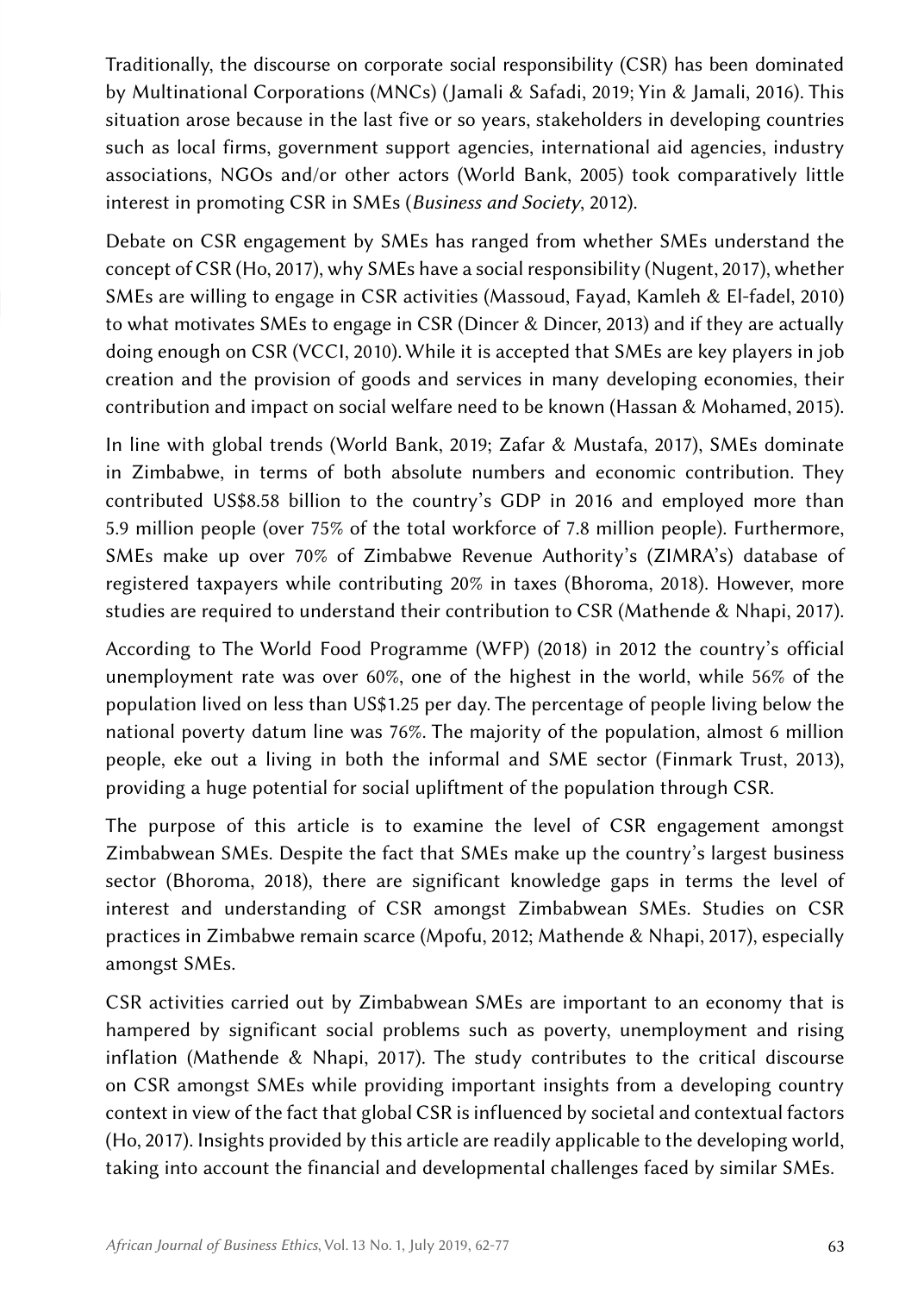This article is divided into five sections. The first section provides an introduction to the study. The second section examines theoretical perspectives on CSR from a variety of themes. The third section outlines the research methodology employed in the study, while the fourth section discusses the results of the study. The fifth section concludes the article.

# 2. Theoretical perspectives on CSR

This section discusses extant literature on CSR including definitions of key concepts, why companies engage in CSR, characteristics of CSR in SMEs, and benefits as well as challenges faced by SMEs in CSR.

### 2.1 Demystifying key concepts

The European Commission has defined corporate social responsibility as a "concept whereby companies integrate social and environmental concerns in their business operations and in their interaction with their stakeholders on a voluntary basis" (European Commission, 2001:7). On the other hand, World Bank Group's CSR practice has defined CSR as "the commitment of business to contribute to sustainable economic development, working with employees, their families, the local community and society at large to improve their quality of life, in ways that are both good for business and good for development" (World Bank, 2005:71).

While the two definitions are similar, the World Bank definition is preferred for its simplicity and clarity. It highlights that there are a number of important players in CSR – business, employees, family, local community and society (Jamali & Safadi, 2019), that CSR has a higher objective which is the improvement of the quality of life for society and that commitment from business is a prerequisite for CSR to work. Hence, CSR is important for economic development.

It is important to observe that the multiplicity of players in CSR gives rise to different motives (Lantos, 2001; Jamali & Mirshak, 2007), expectations and interpretations (Tencati, Russo & Quaglia, 2008), which explains the different viewpoints on CSR, some of them conflicting (Pieterse, 2015). This study adds to this body of knowledge by providing motives for CSR, expectations and interpretations, and different viewpoints from the Zimbabwean context.

Across all disciplines, there is no universally accepted definition of an SME (Simpson  $\&$ Ndlela, 2010; Hassan & Mohamed, 2015). In general, most definitions focus on size and the use of fundamental bases such as the number of employees, financial position or annual turnover (Maseko & Manyani, 2011; Robu, 2013). In Zimbabwe, the Ministry of Small and Medium Enterprises defines small and medium enterprises as those enterprises that are registered in terms of the law and employ from 6 to 100 workers (Zimbabwe, 2008).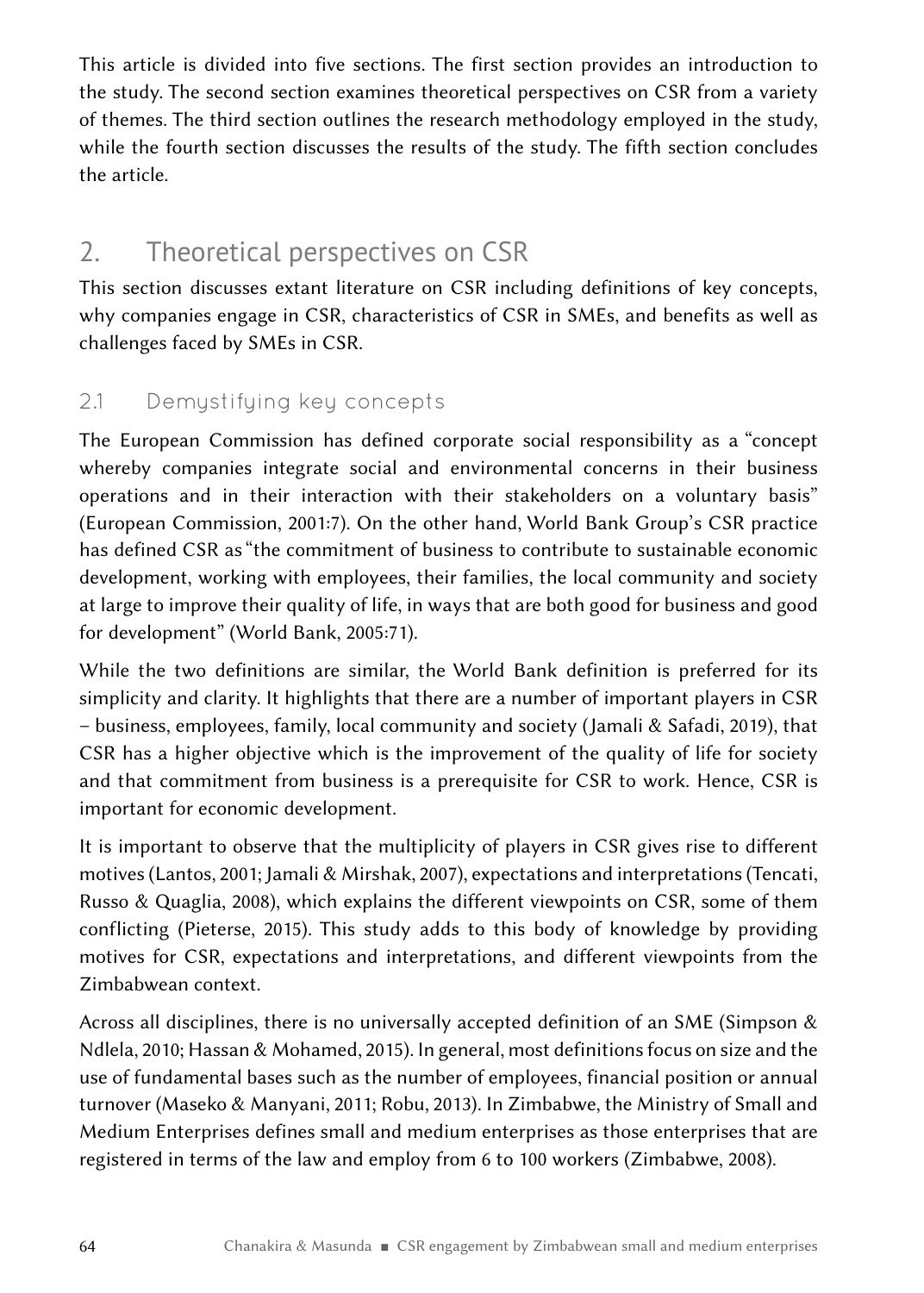### 2.2 Motivation for engaging in CSR

Business may incorporate strategic CSR in their operations in order to enhance their competitive advantage, including profitability in marketplaces that are competitive (Lantos, 2001; Holmes, 2010). Researchers have investigated the link between CSR and profitability. However, some researchers have found little evidence that causality exists between expenditures on CSR and improved financial returns (Windsor, 2001; Nelling & Webb, 2009).

CSR could be motivated by altruistic responsibility whether the business is profitable or not. Business may actively engage in acts or programmes to promote human welfare or social goodwill (Jamali & Mirshak, 2007). The greater a firm's contribution to social welfare, the better its reputation (Basera, 2013; Hoang, 2015). Related CSR benefits include being lauded as responsible by stakeholders, and improved government and community relations (Achua, 2008). In fact, some enterprises have used CSR as a tool to polish and improve their public images and reputation through philanthropic activities.

With a multiplicity of players in CSR (World Bank, 2005), it is to be expected that government, business, suppliers and consumers would have different viewpoints and expectations of CSR. Ethical responsibility involves doing what is right (Lantos, 2001). This entails activities and behaviours that are not necessarily codified into law but are expected of business by society's members (Carrol, 1999). Business is expected, for example, to respect human rights, ensure food safety, protect the environment, etc. in its operations.

Fassin, Van Rossem and Buelens (2011) observe that the role of the SME owner/manager dominates the narrative on CSR engagement in SMEs. In making decisions on CSR activities, the owner is influenced by an array of factors (Fernandez-Huerga, 2008), including personal feelings (McCuen & Shah, 2007), friends and family (Westerman, Beekun, Stedman & Yamamura, 2007), company finances (Rodgers & Gago, 2004) and religion (Dincer & Dincer, 2014). SME owners therefore engage in CSR for different reasons, some of which are not necessarily financial. It is interesting to find out what motivates Zimbabwean SMEs to engage in CSR.

#### 2.3 Characteristics of CSR in SMEs

The differences inherent in human communities mean that there is no 'one size fits all' in CSR engagement but rather, global CSR is influenced by societal and contextual factors (Scott, 2007; Itanen, 2011). This is a useful distinction as businesses in the developing world may take different approaches to CSR activities compared to businesses in the developed world, as dictated by the environmental context and the needs of the communities they serve (Ho, 2017). The Zimbabwean societal and contextual factors will add to the body of knowledge on the characteristics of SMEs.

The nature of SMEs' engagement in CSR is context specific. The environment in which the SME is operating strongly shapes or influences the CSR activities of the SME.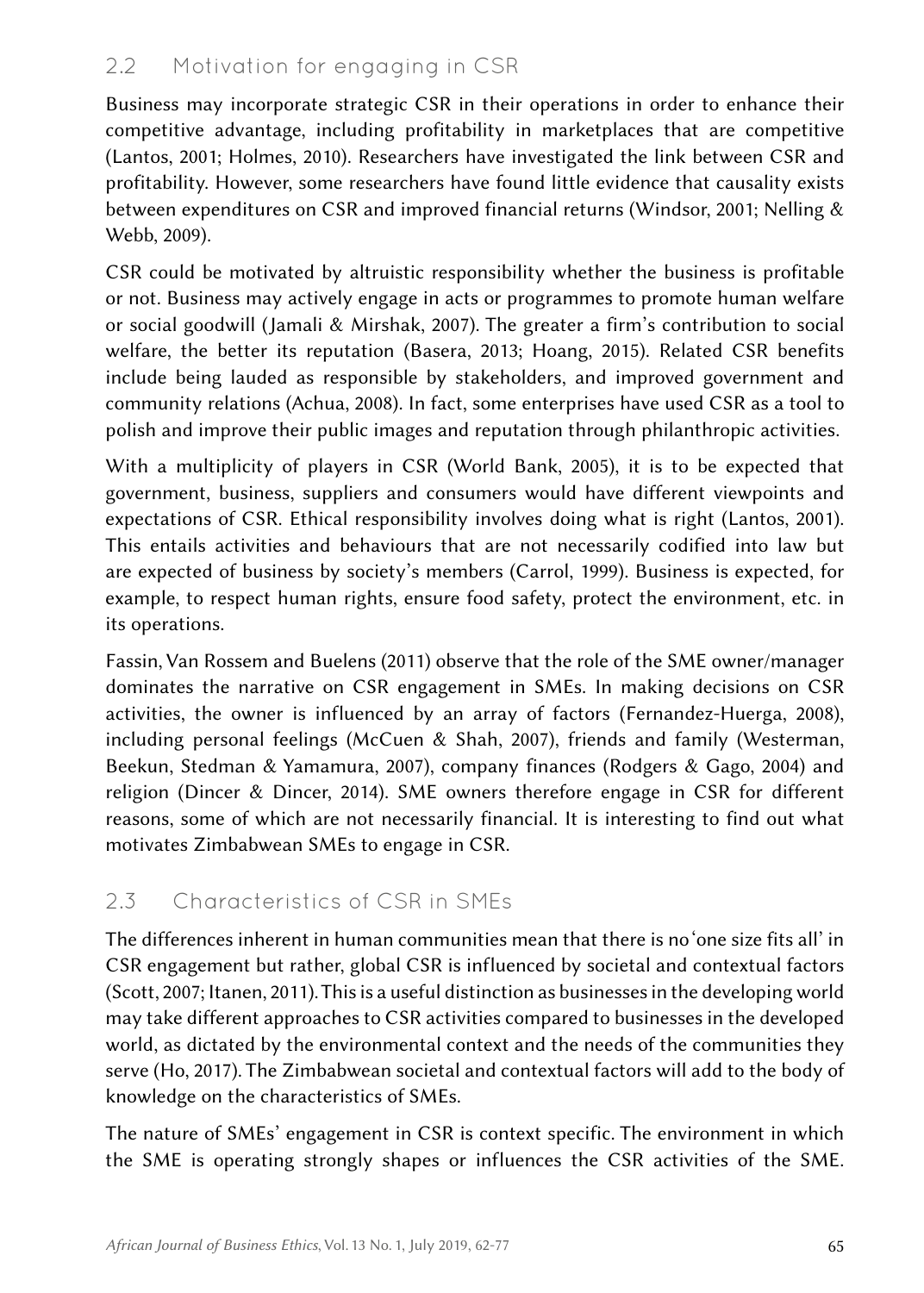Most CSR activities are embedded in the communities in which SMEs serve (Murillo & Lozano, 2006). For instance, research on CSR in developing contexts has outlined the different cultural and religious motivations to pursue CSR in the form of voluntary philanthropic contributions to local communities (Jamali & Neville, 2011).

CSR in SMEs has been described as being less visible than in MNCs, less formally institutionalised, more ad hoc in nature and rarely involving a CSR manager or the publication of CSR reports (Jamali, Zanhour & Keshishian, 2009). SME owner/managers have the opportunity to directly shape organisational practices according to their personal values as opposed to managers in MNCs who are merely 'agents' of absent shareholders (Spence, 1999). Contrast this situation, with MNCs, where CSR is institutionalised as an integral part of operations and there is usually a senior manager or director reporting to the CEO who is in charge of corporate affairs (Boatright, 2009).

### 2.4 Challenges faced by SMEs in CSR engagement

SME engagement in CSR is not without its challenges. SMEs are constrained by owner/ managers who are sceptical about the potential benefits of CSR (Hsu & Cheng, 2012) and are therefore willing to do just the minimum; insufficient awareness concerning the CSR concept (Lee, Park & Lee, 2012); a lack of resources compared to MNCs (Kerchiche & Soparnot, 2012) for the start-up of CSR instruments; and inherent confusion due to the proliferation of multiple CSR instruments (Murillo & Lozano, 2006). Similarly, Zimbabwean SMEs engaging in CSR face some challenges. It is interesting to find out what these challenges are.

# 3. Research methodology

This section briefly touches on the research context before it discusses the research design and methodology that was used to collect empirical evidence of CSR engagement amongst Zimbabwean SMEs. McAuley (1999) underlines the centrality of research design and methodology used in any study by emphasising that the results obtained in any such study are dependent, to a large extent, on the rigour, type and method used. Thus, the production of knowledge depends on the integrity of techniques used in collecting, analysing and interpreting data.

The concepts of CSR were first brought to the country through implementation of Code of Conducts by MNCs and through donor-funded projects implemented by foreign multilateral agencies such as UNDP, UNIDO, OXFAM, etc. (Hamm, 2012). These initiatives are rooted in customer-driven obligations to meet customers' demands at the end of the supply chain (Ho, 2017). Examples of MNCs in the country that have led the way in CSR initiatives include Zimplats, Nestlé, Econet, BAT, Tanganda and Barclays (Mathibela, 2013).

Maphosa (1997) observes a relative lack of interest in the social impact of business in Zimbabwe, a situation he attributes to the government's interventionist policies in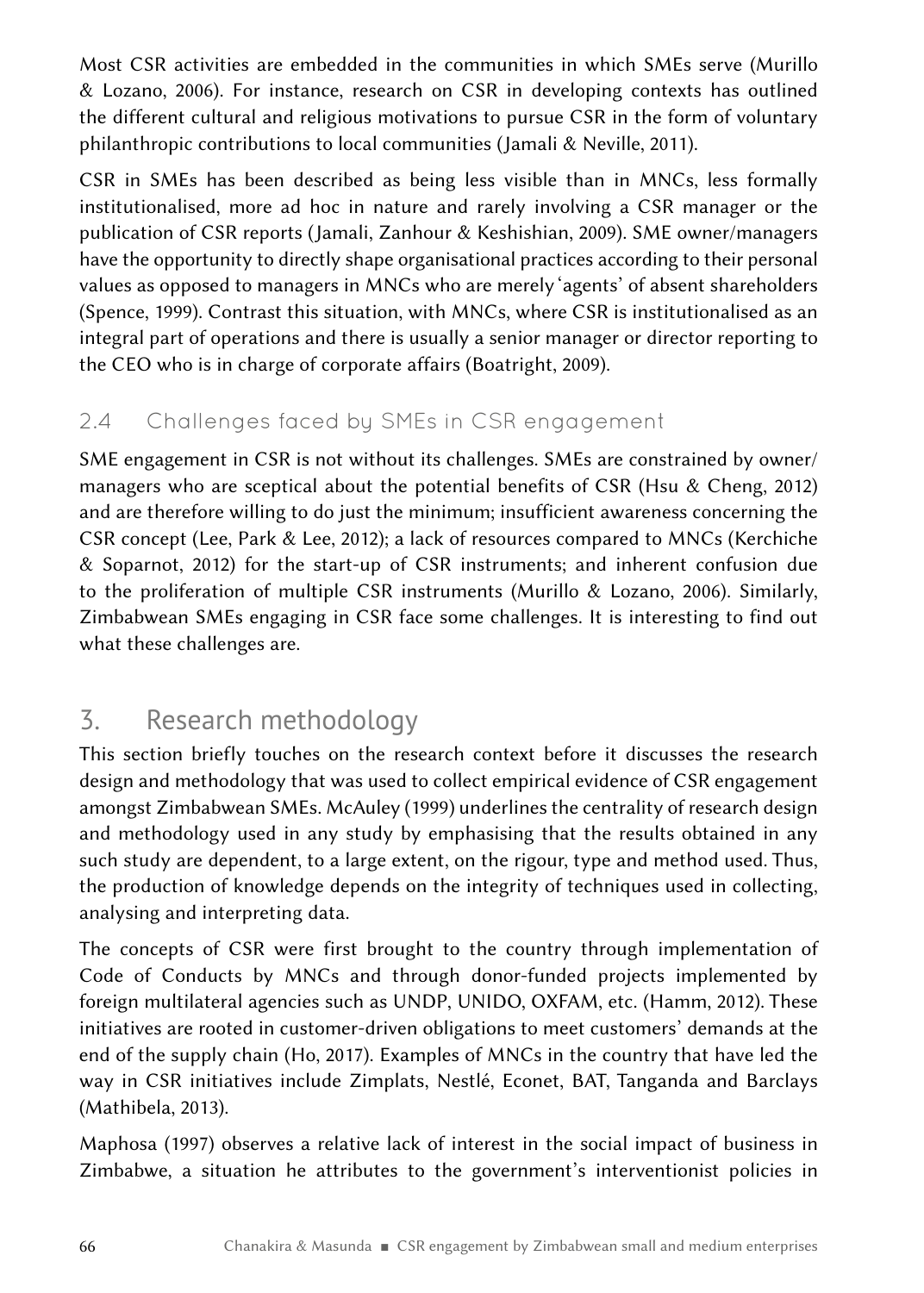economic and social affairs. In his study on Internal Corporate Social Responsibility (ICSR) by Zimbabwean retail SMEs, Basera (2013) found that some executives and owner/managers still view CSR as a cost and burden (Bekefi, 2006), rather than as the basis for a firm's reputation and growth in a highly competitive business environment, dampening the enthusiasm for CSR.

CSR in SMEs is embedded in a specific context. The Zimbabwean economic environment is characterised by high unemployment, rampant poverty and rising social ills. The fact that the ratio of SMEs to MNCs is approximately 10:1 creates a huge potential for sound and sustainable CSR efforts by SMEs. There is so much that SMEs can do to increase their social impact, and in the process their visibility and positive impact on their businesses. However, there are several hurdles to be overcome before this situation becomes possible.

The research adopted a qualitative method based on in-depth, semi-structured interviews with owner/managers or their representatives. Qualitative research was especially effective in obtaining culturally specific information about the opinions, values, behaviours and social contexts of Zimbabwean SMEs engaging in CSR. Its other strength was its ability to provide complex textual descriptions of how people experience the CSR phenomena in their context.

The objective of this research was to examine the level of CSR engagement of Zimbabwean SMEs in the information and communications technology (ICT) industry. Focusing on a single industry is quite common in studies of this nature (Achua, 2008; Basera, 2013). The qualitative research approach was considered as more likely to yield richer and deeper insights into the complex phenomena of CSR and is consistent with a growing trend towards the use of qualitative methods in empirical enquiries at the business management/corporate social responsibility/corporate citizenship interfaces (Carroll & Buchholtz, 2011; Ho, 2017).

A further compelling argument for adopting the qualitative approach in small business research is that it was the only way of obtaining information from key decision makers, given their noted reluctance to complete questionnaires (Bell, Crick & Young, 2004). This situation is especially true considering that Zimbabwean SMEs are characterised by a lack of published information (in the form of shareholder reports, commercial analyses, etc.), poor recording of internal data and a marked reluctance by their managers to divulge commercially sensitive information (Maphosa, 1997). This made the administration of other forms of enquiry, especially questionnaires, particularly problematic.

The choice of the ICT sector was motivated by the fact that the global economy has become a knowledge economy. The ICT sector is the major driver for growth and innovation. ICT investments have been steadily increasing in many countries. In 2013, ICT contributed 15.2% to the Gross Domestic Product of Zimbabwe (Dhlamini, 2018). Given these factors, the researchers chose this sector because of its relative importance to national development and considered it prudent to investigate how such an important sector was contributing to national development in terms of corporate social responsibility.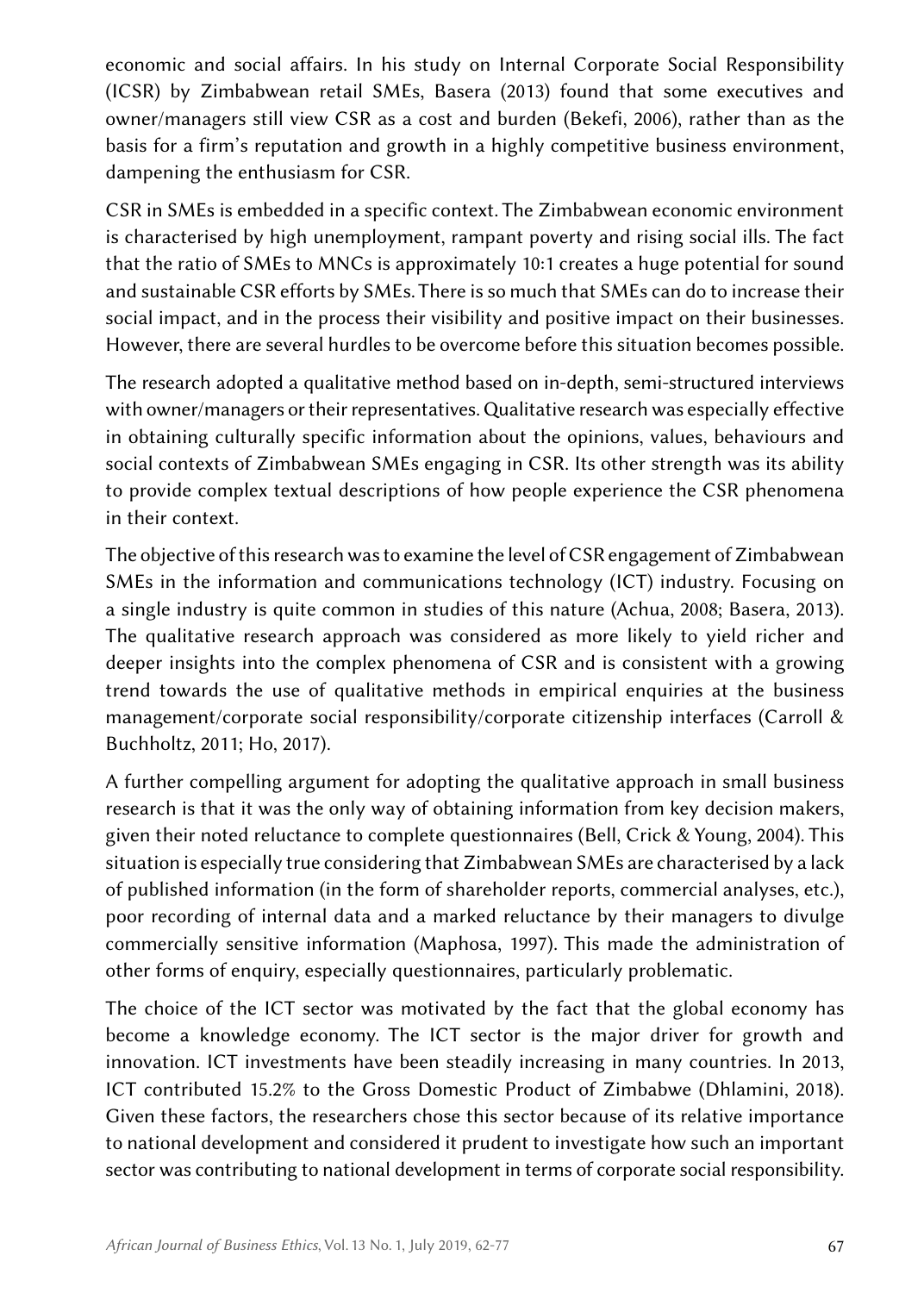The sampling frame was constructed using the Zimbabwe ICT's Exhibitors' Directory 2015 and criteria drawn by the researchers. The directory had a total of 27 firms, of which three were subsidiaries of international companies and of the remaining 24, 16 agreed to be interviewed. The research targeted the owner/manager of the firm or their representative who would naturally possess intimate knowledge of the CSR activities of the organisation.

Using purposive sampling, the basic selection criteria were that firms should:

- have in employment less than 100 but more than 6 people (in line with the Zimbabwean government's criteria for defining SMEs);
- be registered in the ICT sector with the Postal and Telecommunications Regulatory Authority of Zimbabwe (POTRAZ); and
- be independent and indigenous (i.e. not subsidiaries of larger domestic or international companies, to avoid potential distortions arising from resource and foreign cultural influences on decision-making).

The companies, mostly based in Harare, were first contacted by phone, and later a formal introductory letter highlighting the aims of the research and an interview guide were personally delivered to respondents by the researchers. An interview was then scheduled and later conducted by the researchers. Information was collected using in-depth one-to-one interviews.

The interview schedule contained structured questions designed to gather data for classification purposes, for example, firm size, age, current business. A series of openended questions were used to probe the level of understanding of CSR and the CSR activities the interviewees' companies were engaged in. The use of open-ended questions and probing gave participants the opportunity to respond in their own words about their CSR experiences. The questions further probed benefits that were accruing to the companies as well the challenges they faced. Where possible, this information was triangulated with available secondary data sources.

The interviewees were all at the level of owner or senior management, i.e. Chief Executive Officers or Heads of Public Relations/Communications/Marketing from each of the 16 SMEs. The interviews were conducted using a pre-tested interview schedule (see Appendix 1). The interview schedule was used as a guide for the researcher.

On average, each interview session lasted one hour. The interview was transcribed by hand. The authors were well-trained in interview techniques and carefully recorded the answers provided. At the end of each interview, participants were given an opportunity to go through the answers provided in order to secure clarity and agreement.

The researchers read and re-read the data collected, writing down impressions, searching for meaning and determining which data had value. From this data, themes and patterns emerged. These themes and patterns were analysed using first content analysis, and then analytic induction with a view to developing a descriptive and interpretative narrative of what was actually happening amongst Zimbabwean SMEs in terms of their CSR activities.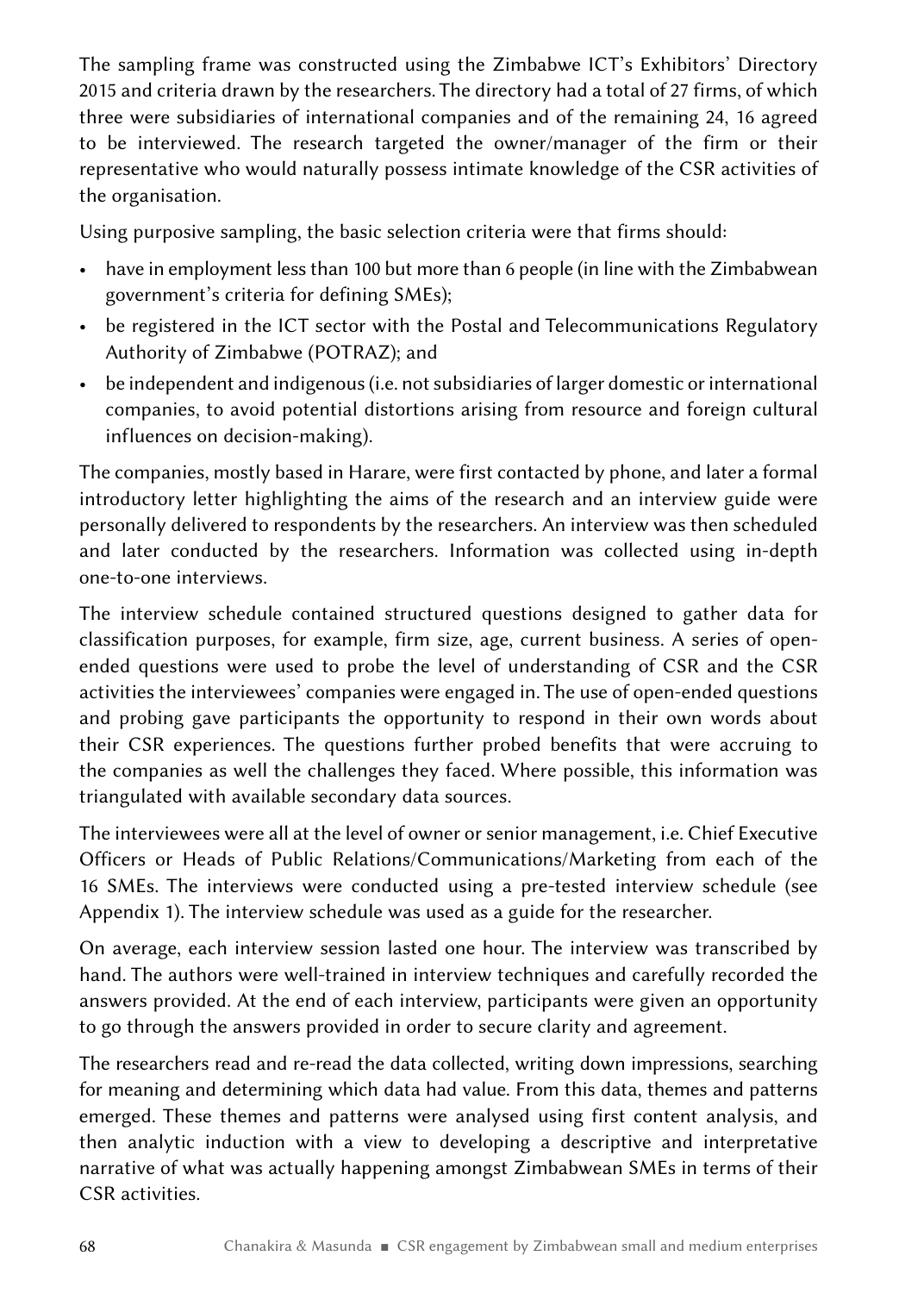# 4. Results of the study

### 4.1 Biographical information

A total of 16 SMEs in the ICT industry were interviewed. The ages of the SMEs ranged from 3 to 19 years. A profile of SMEs interviewed is provided below (see Table 1 below).

| Company       | <b>Business</b> | Age (Yrs.)     | <b>Employees</b> | <b>Gender of</b><br><b>Interviewee</b> |
|---------------|-----------------|----------------|------------------|----------------------------------------|
| <b>BProll</b> | <b>Services</b> | 19             | 13               | Male                                   |
| Confide       | Payroll         | $\overline{7}$ | 6                | Male                                   |
| Cyre          | e-Advertising   | 5              | $\overline{7}$   | Female                                 |
| <b>DSC</b>    | Printing        | $\overline{7}$ | 24               | Male                                   |
| e-Learning    | e-Learning      | 12             | 30               | Male                                   |
| iWin          | Software        | 17             | 9                | Female                                 |
| Hansole       | e-Broadcasting  | 5              | 7                | Female                                 |
| Computers     | Consumables     | 16             | 9                | Male                                   |
| Relay         | Networking      | 3              | 12               | Male                                   |
| <b>Utande</b> | <b>ISP</b>      | 5              | 36               | Female                                 |
| <b>MoP</b>    | Consultancy     | 6              | 9                | Male                                   |
| <b>TIP</b>    | <b>ISP</b>      | 10             | 22               | Male                                   |
| <b>MSC</b>    | Printing        | 8              | 20               | Female                                 |
| Fusion        | <b>Services</b> | 5              | 15               | Male                                   |
| <b>iTech</b>  | Hardware        | 9              | 10 <sup>10</sup> | Male                                   |
| TechyZim      | Software        | 6              | 14               | Female                                 |

Table 1: Profiles of SMEs interviewed

The interviewees were spread within the age bracket of 26 and 35 years (60%), with the remaining 40% distributed between 36 and 45 years. About 40% of the interviewees were female. Of the 16 interviewees, 7 were marketing managers, 5 were owner/managers or directors and 4 were managing consultants.

### 4.2 Motivation for CSR and understanding of the concept

All 16 SMEs interviewed showed an understanding of the CSR concept, viewed mainly from a philanthropic perspective. The executives of Hansole, iWin, Cyre, BProll, Mop, Tip and Computers argued that CSR was about the corporate world reaching out to society, providing assistance to the needy. One manager specifically said that "CSR is about giving back to the community". Another expressed it as "ploughing back into the community".

E-Learning said, "CSR is about the organisation going the extra mile and saying thank you to customers, the government and the community. Sometimes CSR is about intervening in desperate situations." The executive at Relay went further and said, "CSR is about the community, there are social ills out there which need us as corporates to do good to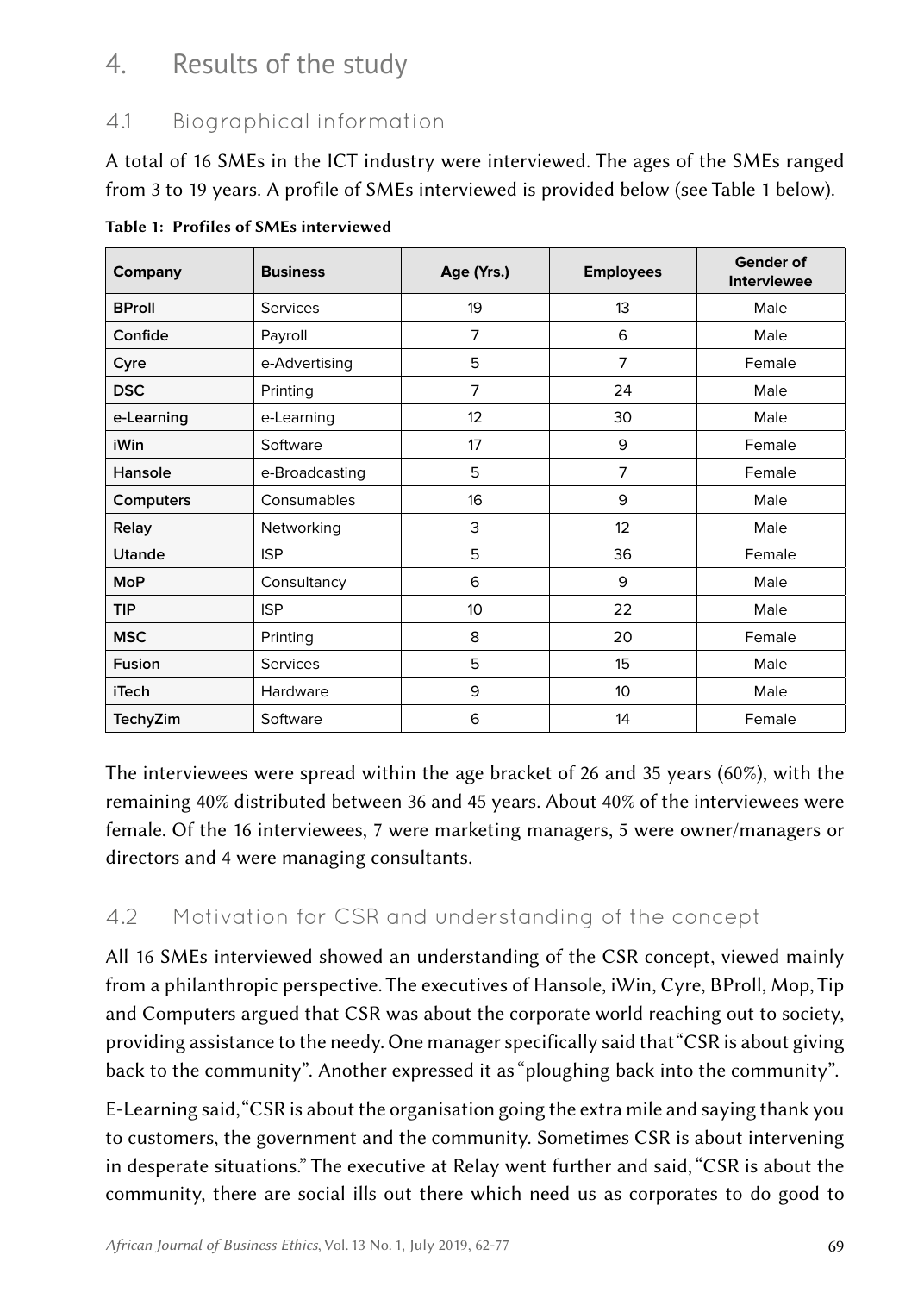redress. For example, there are hungry old people who need to be fed; there are children who cannot afford to pay school fees."

Asked about the relevance of CSR to their companies, all the SMEs agreed that CSR was indeed relevant to their operation, but they differed in their explanation as to why CSR was relevant to their businesses. The explanations varied from concern about the environment (25%), sharing of profit with the community (56%), positive reputation for the organisation, to the right thing to do (19%). One interesting response was given by Confide's executive who talked about sustainability of the economy. "As an indigenous business we have to pass the knowledge that we have acquired to our youth and other upcoming businesses to ensure economic growth," he said. The executive of BProll was of the opinion that CSR could also be one way of advertising the SMEs' products and services.

Fourteen of the 16 SMEs interviewed had prior understanding of the concept of CSR. The interviewees obtained their understanding of CSR from a number of sources. Two executives got to know about CSR from social interactions with other marketing executives, six learnt about CSR at college or university, two had CSR experience in MNCs where they once worked, two got to know about CSR from reading the media (television, newspapers, etc.) while one had attended a CSR seminar and one had observed large corporates practising CSR. Only two marketing executives said they had never heard of CSR.

#### 4.3 Process and procedure of engaging in CSR activities

All the SMEs interviewed said they engaged in some form of CSR activity as and when the opportunity arose. Only one of the companies interviewed, Utande, had a clearly articulated corporate social responsibility policy, fully institutionalised. Fifteen of the companies had not formally institutionalised their social programmes due to CSR budgetary constraints, which, in 90% of the cases, were determined on an annual basis in relation to expected profits and at the discretion of managers. Only Utande had a fixed budget for 20 giraffes at Mukuvisi Woodlands in Harare.

The scope and spectrum of social interventions by the SMEs was wide and diversified – ranging from programmes involving orphans and the elderly, feeding giraffes, websites with free information on tax fraud on employee salaries, to educational and learning programmes.

On how the SMEs selected which CSR activities to engage in, the most common response (10 SMEs) was that there was really no formula used but the process was ad hoc with each decision being made by the top manager depending on the availability of resources and his/her views on what needed to be done. The four directors who were interviewed confirmed that the selection of CSR activities as well as beneficiaries was indeed done at their discretion as influenced by their beliefs as shaped by their upbringing. Three SMEs said the choice of CSR activities was market-driven while the remaining three SMEs said they responded to requests from beneficiaries. Table 2 below is a summary table of the CSR activities chosen by SMEs.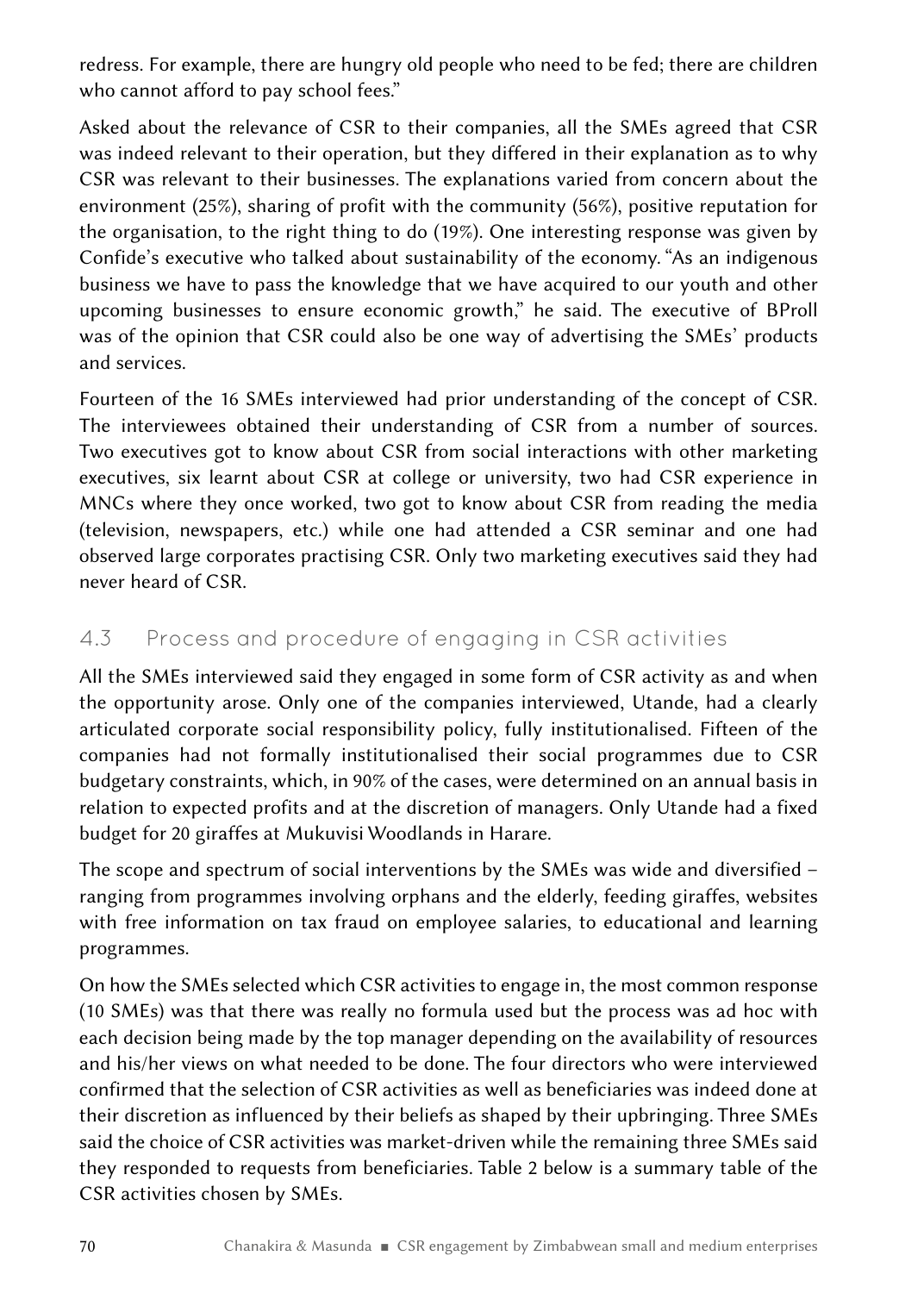| Company       | <b>CSR Activities</b>                                                                           | <b>CSR focus</b>              |  |
|---------------|-------------------------------------------------------------------------------------------------|-------------------------------|--|
| <b>BProll</b> | Providing information to employees on their tax.                                                | Altruistic                    |  |
| Confide       | Quarterly tree planting in rural areas. Payment of<br>school fees based on financial need.      | Altruistic                    |  |
| Cyre          | Cash and in-kind donations to HIV/AIDS orphans,<br>religious and charitable organisations.      | Altruistic                    |  |
| <b>DSC</b>    | Annual sponsorship of best school merit awards.<br>Constructed a classroom block at one school. | Altruistic                    |  |
| eLearning     | E-learning awareness campaigns.                                                                 | <b>Strategic</b>              |  |
| iWin          | In-kind donations to the poor.                                                                  | Altruistic                    |  |
| Hansole       | Lost and found website.                                                                         | Altruistic                    |  |
| Computers     | Donations to the poor. School fees donations.<br>Cheaper cartridge.                             | <b>Altruistic and Ethical</b> |  |
| Relay         | Timely payment of suppliers. Donations to the<br>elderly. School fees payment.                  | <b>Ethical and Altruistic</b> |  |
| Utande        | Feeding of giraffes in a nearby game park.                                                      | Altruistic                    |  |
| <b>MOP</b>    | School fees payment to orphans. Donations to<br>religious and charitable organisations.         | Altruistic                    |  |
| <b>TIP</b>    | Fair wages for staff. School fees payment.                                                      | <b>Ethical and Altruistic</b> |  |
| <b>MSC</b>    | Donations to the needy. School fees payments.                                                   | Altruistic                    |  |
| Fusion        | Sponsoring youth football games                                                                 | Altruistic                    |  |
| <b>iTech</b>  | Payment of school fees to the needy                                                             | Altruistic                    |  |
| TechyZim      | Sponsoring community youth games                                                                | Altruistic                    |  |

Table 2: Summary of CSR activities chosen by SMEs

### 4.4 The benefits of CSR to Zimbabwean SMEs

Most of the SMEs (14) said they did not get any tangible benefits from their CSR activities in terms of business visibility, turnover increase or profitability. Rather, they got personal satisfaction for whatever good they had done. In fact, one executive was surprised by the question on benefits. All the managers interviewed were agreed that they did not expect to get any benefits to the organisation when they engaged in CSR activities. Two SMEs said they were unaware if engaging in CSR activities brought any benefits to the company.

All SMEs concurred that over and above the targeted beneficiaries, the communities they serve benefitted from their CSR activities in different ways. Some activities benefitted churches; others parents through school fees payments as well as the children attending school; the National Merit Awards benefitted the Ministry of Education, Sports and Culture over and above the award winners; and the Lost and Found website benefitted the police in increasing awareness of lost and found items.

E-Learning provided by E-Learning Solutions benefitted education administrators who got ICT skills and were motivated to perform their jobs from a more efficient, technical platform. E-Learning also brings the internet to remote areas, a situation which has helped in bridging the gap in access to information between the rural and urban areas.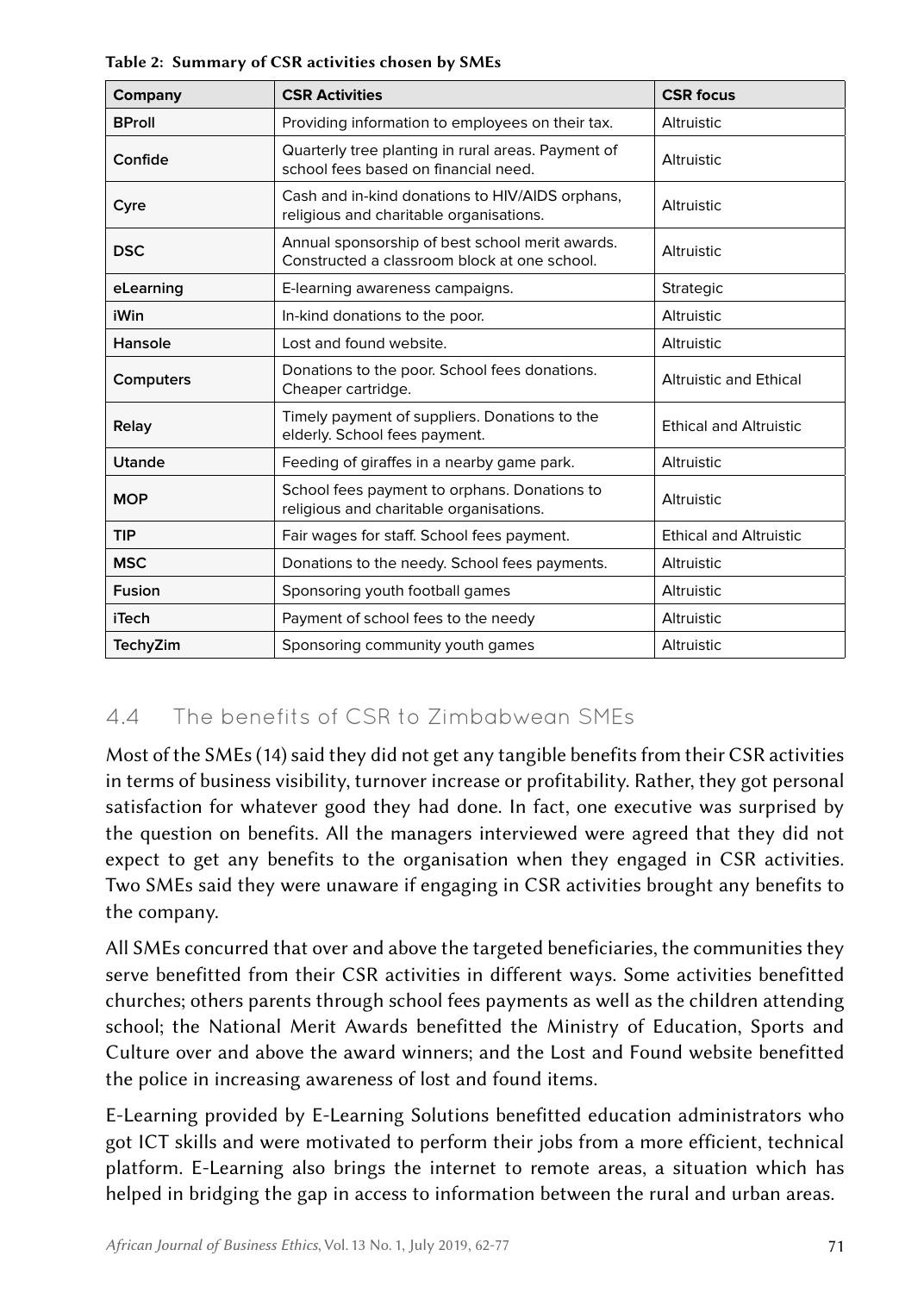#### 4.5 Challenges faced by SMEs in CSR engagement

"Political interference was a serious challenge faced by SMEs as they carried out their CSR activities especially in the rural areas," said Mop. Companies said there was a perception that any CSR activity by an organisation had political inclinations, suggesting that the company engaging in CSR was either pro- or anti-government. Sometimes a programme or activity is snubbed by rural folk based on those political considerations. For example, donations by Computers to villagers in Mutoko, a small town in Mashonaland East Province of Zimbabwe, were stored for quite some time before they could be distributed to the intended beneficiaries because of fears of political backlash.

DSC's National Merit Awards had its own kind of challenges where it was accused of favouritism in the selection for the award winners. The company eventually had to pull out of the nomination process, arguing that the project had been hijacked for political interests. Confide said it had taken them more than three years to get a breakthrough on their tree-planting initiative. They were asked to register an NGO (Non-Governmental Organisation) since tree planting was not their core business. The process of registering the NGO was very bureaucratic and they also fear political interferences when they eventually launch their project in the rural areas.

Limited funding was another challenge mentioned by the Confide executive, as they need tree seedlings for the whole country. This situation was also true for the remaining SMEs, including Hansole, which needed to visit the geographically scattered and numerous police stations around the country to collect data for their Lost and Found website.

The Cyre director complained that there were no tax incentives to the donations they make. However, this position was not correct. Section 15 of the Zimbabwe Revenue Authority (ZIMRA) Act has information on allowable deductions on income tax which include donations to registered charitable institutions and national scholarship funds. This could be a case of ignorance on the part of SMEs on the allowable deductions on income tax on amounts that SMEs can claim on funds used on certain CSR activities.

# 5. Discussion, analysis and conclusion

The analysis of data collected followed the content analysis and inductive analysis approach (discovering patterns, themes and categories in one's data) (Hennink, Hutter & Bailey, 2011). From the data collected, themes and patterns emerged. The themes and patterns were analysed using content analysis and inductive analysis with a view to developing a descriptive and interpretative narrative of what was happening amongst Zimbabwean SMEs in terms of their CSR activities.

The level of understanding of CSR as a concept by Zimbabwean SMEs is patchy and incomplete, mostly dominated by the altruistic perspective (See Table  2). There was widespread citation of altruistic responsibility in interviews ahead of strategic and ethical responsibilities, which only four SMEs alluded to. Using Raynard and Forstater's (2002) classification, most Zimbabwean SMEs are at the first generation of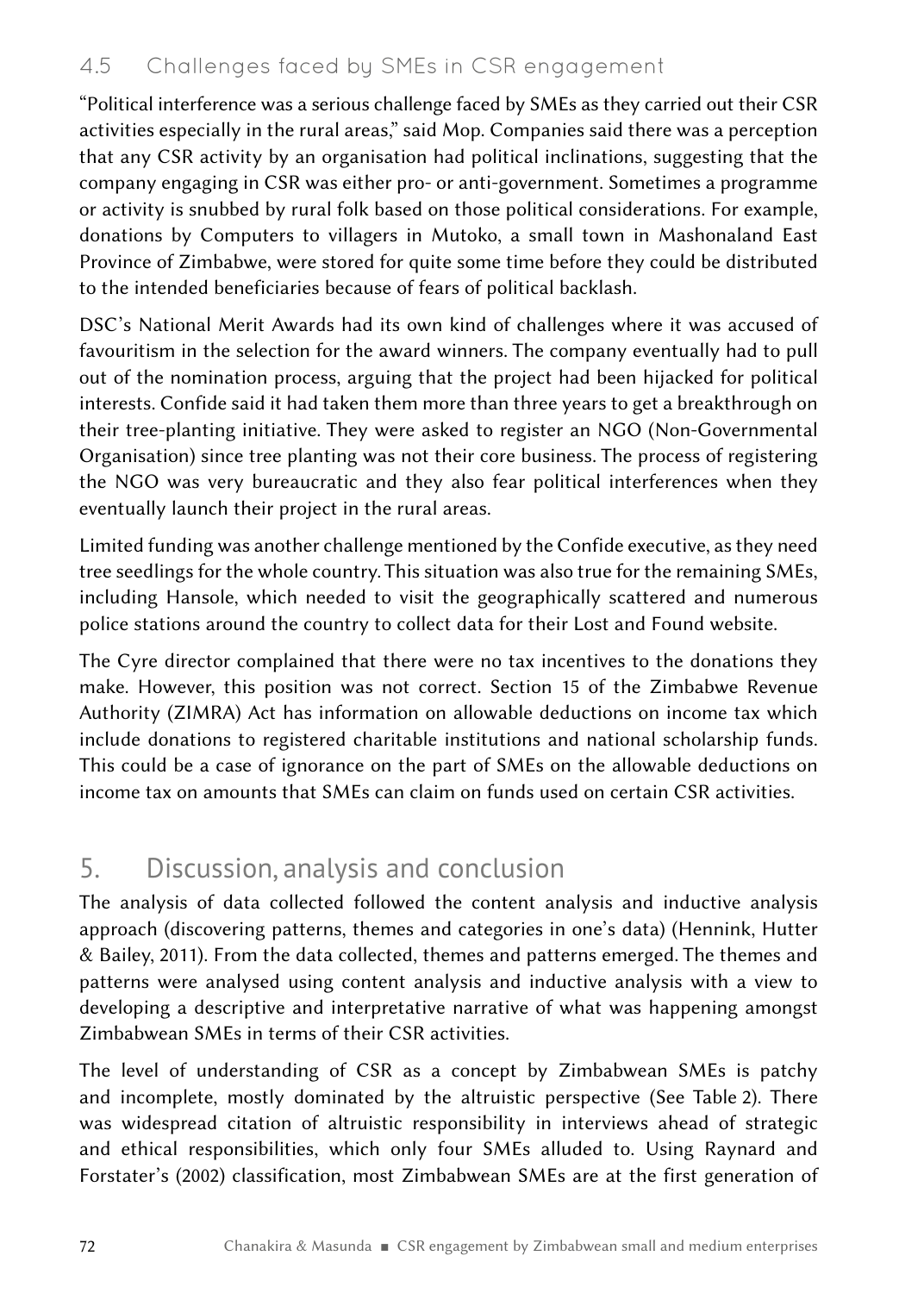CSR stage, which is termed "corporate philanthropy" or altruism in Lantos' (2001) terms. Fragmented knowledge of CSR does not bode well for the enthusiasm and intensity of the implementation of CSR.

CSR activities undertaken by Zimbabwean SMEs are on a small and fragmented basis. On a positive note, these activities are contributing to improved social welfare, albeit on a limited scale. The scope and spectrum of social interventions by the SMEs encompassed programmes ranging from feeding giraffes, caring for the orphans and elderly, paying fees for needy children, managing lost and found websites, to educational and learning programmes.

SMEs were not aware of tangible benefits that accrued to them as a result of CSR activities. This study was unable to establish a link between the firm's CSR activities and the firm's financial performance in line with Nelling and Webb (2006). A possible reason could be ignorance. Most SMEs did not appreciate that CSR can be used as a competitive business tool to improve brand reputation, competitiveness and the bottom line as argued by Achua (2008).

The socio-economic environment that Zimbabwean SMEs are operating in is challenging to say the least. SMEs are under pressure from the economic difficulties being experienced in the country. The issue of adequate funds for CSR activities is pertinent. This could explain why Zimbabwean SMEs' approach to CSR is ad hoc, unstructured and not supported by CSR policy or dedicated budgets. The CEOs of SMEs play an important role in the entire process of selecting and executing CSR activities, ostensibly because it is their company. This suggests a heightened role of the leader's values and beliefs in the process (Fassin, Van Rossem & Buelens, 2011).

An important observation was that none of the interviewed companies tried to publicise their CSR endeavours. Additionally, none of the companies had a dedicated CSR employee or office. Perhaps the view that CSR is an insincere and window-dressing concept is what causes SMEs to shun publicity. However, by depriving their CSR activities of publicity, SMEs deny themselves access to good business opportunities. Strategic, rather than altruistic CSR, is the most viable option for SMEs in developing countries.

Going forward, Zimbabwean SMEs need to move from the altruistic stage of CSR to the second generation also called adaptation, where CSR becomes an integral component of the business' long-term strategy, the strategic approach (Lantos, 2001). From there, they can proceed to the third generation known as 'dialogue and mutual solutions' (Raynard & Forstater, 2002) whose purpose is to enhance social attractiveness for all. Hess, Ragovsky and Dunfree (2002) agree, arguing that the most progressive companies view CSR less as altruism and more as savvy corporate community involvement or as profitable corporate social initiatives.

The absence of a legal framework for CSR in Zimbabwe to provide knowledge and guidance to Zimbabwean SMEs appears to be a handicap for widespread adoption of CSR. The prevailing economic situation in Zimbabwe is affecting the smooth execution of CSR activities as companies grapple for survival. There is a need to educate these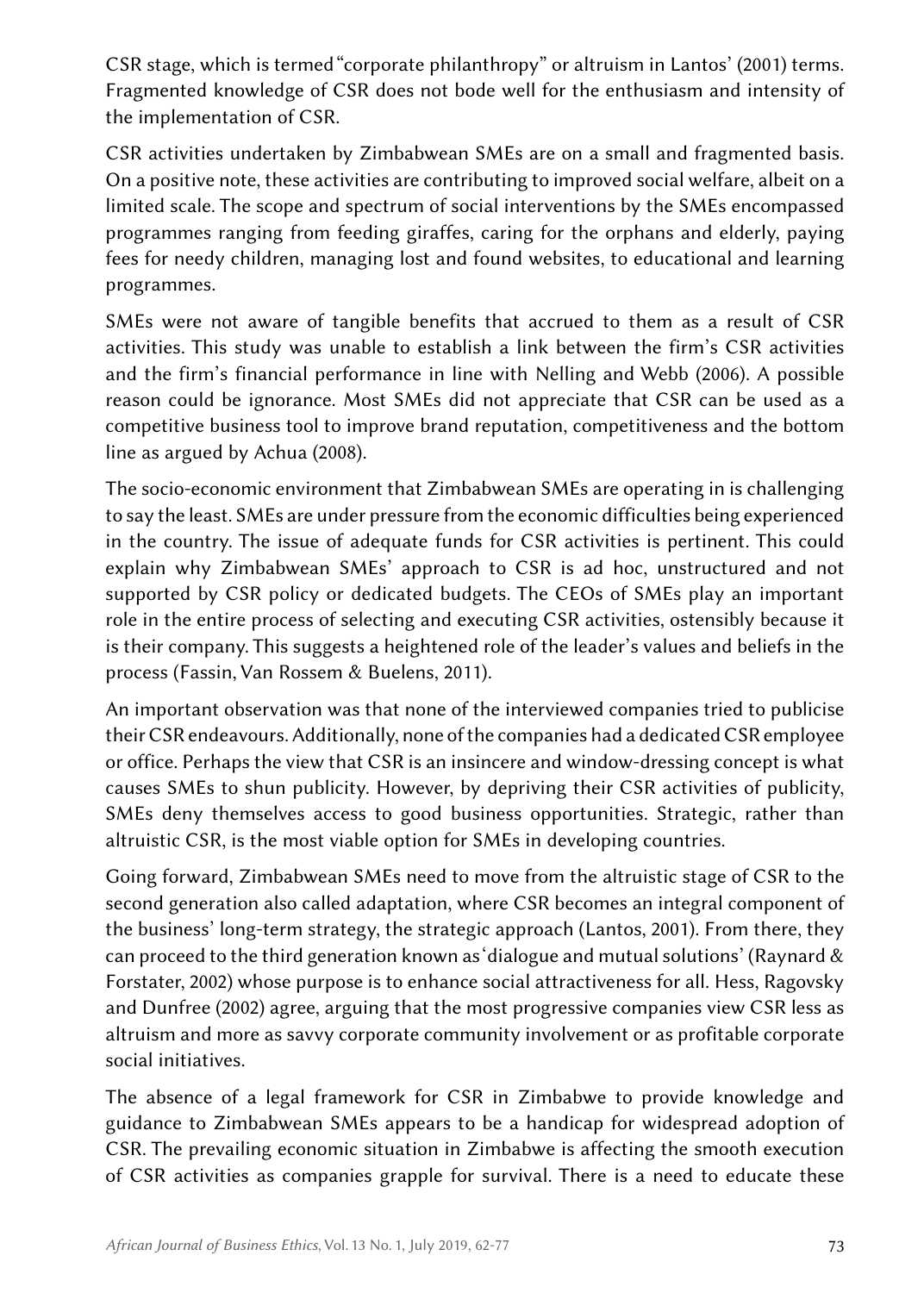companies through a CSR framework designed by Government along the lines of the European Commission Framework for Corporate Social Responsibilities (European Commission, 2001). Guidelines on CSR encourage SMEs to introduce a structure, a budget and a process system for their CSR activities. This could enhance the sustainability of the CSR activities.

The limitation of this study is that the findings are from a single industry/sector and a single country investigation whose deteriorating economic situation may be different from that of most countries in the developing world which may imply that the findings are not readily generalised. However, the fact that the study provides a good qualitative research approach means that it may have wider relevance and applicability, especially in the developing world context.

### References

- Achua, J.K. (2008). Corporate Social Responsibility in Nigeria Banking System. *Society and Business Review*, 3:57-71. <https://doi.org/10.1108/17465680810852748>
- Basera, C.H. (2013). Internal Corporate Social Responsibility: A key tool for Competitiveness in the Retail Small to Medium Enterprise (SME) sector in Masvingo, Zimbabwe. *International Journal of Management Sciences & Business Research*, 20:72-80.
- Bekefi, T. (2006). Vietnam: Lessons in building linkages for competitive and responsible entrepreneurship. UNIDO and Kennedy School of Government, Harvard University.
- Bell, J., Crick, D. & Young, S. (2004). Small Firm Internationalisation and Business Strategy, An Explanatory Study of 'Knowledge-Intensive' and 'Traditional' Manufacturing Firms in the UK. *International Small Business Journal*, 22:23-56. <https://doi.org/10.1177/0266242604039479>
- Bhoroma, V. (2018). SMEs transition key in uplifting the Zimbabwean Economy. *Bulawayo 24 News*, 18 May.
- Boatright, J.R. (2009). *Ethics and the Conduct of Business*. 6th edition. Upper Saddle River, NJ: Pearson.
- *Business & Society*. (2012). SMEs and CSR in Developing Countries: Advancing Academic and Policy-oriented Knowledge. *Business & Society* Special Issue Call for Papers.
- Carroll, A.B. (1999). Corporate Social Responsibility: Evolution of a Definitional Construct. *Business & Society,* 38:268-295.<https://doi.org/10.1177/000765039903800303>
- Carroll, A.B. & Buchholtz, A.K. (2011). *Business and Society: Ethics, Sustainability, and Stakeholder Management*, 8th edition. Boston, MA: Cengage Publishing.
- Dincer, B. & Dincer, C. (2013). Corporate social responsibility decisions: A dilemma for SME executives? *Social Responsibility Journal*, 9:177-187. <https://doi.org/10.1108/SRJ-07-2011-0028>
- Dlamini, N. (2018). Year-on-year ICT growth policy introduced. *Newsday*, September 29.
- European Commission. (2001). *Promoting a European Framework for Corporate Social Responsibility Green Paper*. Office for Official Publications of the European Communities. Luxembourg: COM 366.
- Fassin, Y., Van Rossem, A. & Buelens, M. (2011). Small-business owner-managers' perceptions of business ethics and CSR-related concepts. *Journal of Business Ethics*, 98:425-453. [https://doi.org/10.1007/s10551-](https://doi.org/10.1007/s10551-010-0586-y) [010-0586-y](https://doi.org/10.1007/s10551-010-0586-y)
- Fernández-Huerga, E. (2008). The Economic Behaviour of Human Beings: The Institutional/Post-Keynesian Model. *Journal of Economic Issues*, 42:709-726. <https://doi.org/10.1080/00213624.2008.11507175>
- Finmark Trust. (2013). *FinScope MSME Survey Zimbabwe 2012*. Finmark Trust.
- Hamm, B. (2012). Corporate Social Responsibility in Vietnam Integration or Mere Adaptation? Pacific News, #38.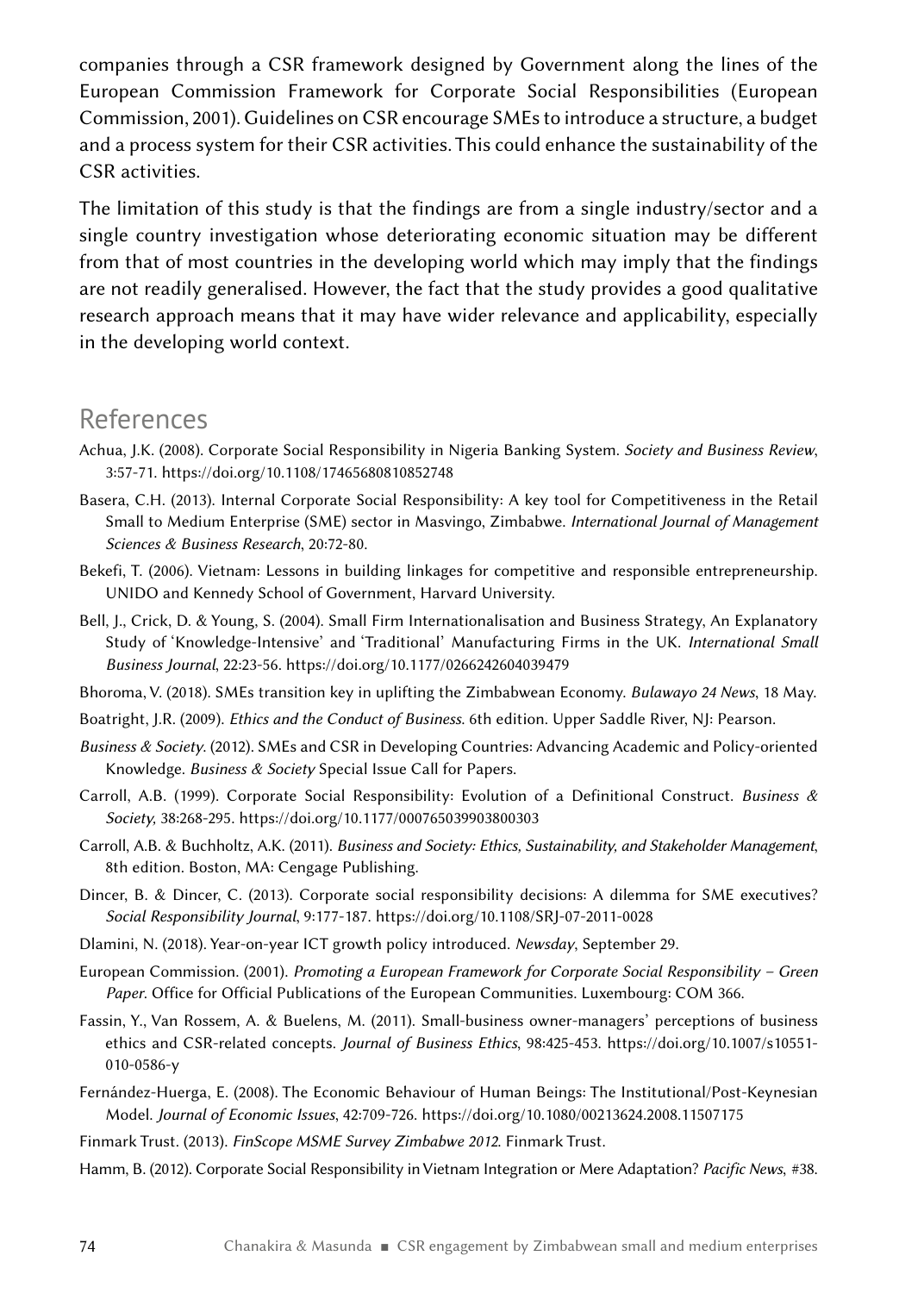- Hassan, B. & Mohamed, B. (2015). Role of SMEs in the Economic and Social Development: Case of Terroir Products in Souss Massa Draa Region (Morocco). *Advances in Economics and Business*, 3:340-347. [https://](https://doi.org/10.13189/aeb.2015.030807) [doi.org/10.13189/aeb.2015.030807](https://doi.org/10.13189/aeb.2015.030807)
- Hennink, M., Hutter, I. & Bailey, A. (2011). *Qualitative Research Methods*. London: SAGE.
- Hess, D., Ragovsky, N. & Dunfree, T.W. (2002). The Next Wave of Corporate Community Involvement: Corporate Social Initiatives. *California Management Review*, 44:110-125. <https://doi.org/10.2307/41166125>
- Ho, T.T. (2017). Corporate Social Responsibility Perceptions and Activities of Small and Medium Enterprises in Vietnam. MSc thesis presented to the faculty of the Voinovich School of Leadership & Public Affairs in the Program of Environmental Studies.
- Hoang, C.L. (2015). The Impact of Market Orientation and Corporate Social Responsibility of Firm Performance: Evidence of Vietnam. *Academy of Marketing Studies Journal*, 19:265-277.
- Holme, C. (2010). Corporate Social Responsibility: A Strategic Issue or Wasteful Distraction? *Industrial and Commercial Training*, 42:179-185.<https://doi.org/10.1108/00197851011048528>
- Hsu, J. & Cheng, M. (2012). What prompts small and medium enterprises to engage in Corporate Social Responsibility? A study from Taiwan. *Corporate Social Responsibility and Environmental Management*, 19:288-305.<https://doi.org/10.1002/csr.276>
- Itanen, M. (2011). CSR Discourse in Corporate Reports Exploring the Socially Constructed Nature of Corporate Social Responsibility. International Business Master's thesis, Department of Management and International Business, Aalto University School of Economics.
- Jamali, D. & El Safadi, W. (2019). Adaptations of CSR in the Context of Globalization. *IntechOpen*. [https://doi.](https://doi.org/10.5772/intechopen.79035) [org/10.5772/intechopen.79035](https://doi.org/10.5772/intechopen.79035)
- Jamali, D. & Mirshak, R. (2007). Corporate social responsibility (CSR): Theory and practice in a developing country context. *Journal of Business Ethics*, 72:243-262. <https://doi.org/10.1007/s10551-006-9168-4>
- Jamali, D. & Neville, B. (2011). Convergence versus divergence of CSR in developing countries: An embedded multi-layered institutional lens. *Journal of Business Ethics*, 102:599-621. [https://doi.org/10.1007/s10551-](https://doi.org/10.1007/s10551-011-0830-0) [011-0830-0](https://doi.org/10.1007/s10551-011-0830-0)
- Jamali, D., Zanhour, M. & Keshishian, T. (2009). Peculiar strengths and relational attributes of SMEs in the context of CSR. *Journal of Business Ethics*, 87:355. <https://doi.org/10.1007/s10551-008-9925-7>
- Kechiche, A. & Soparnot, R. (2012). CSR within SMEs: Literature Review. *International Business Research*, 5:97-104.<https://doi.org/10.5539/ibr.v5n7p97>
- Lantos, G.P. (2001). The boundaries of strategic corporate social responsibility. *Journal of Consumer Marketing*, 18:595-632.<https://doi.org/10.1108/07363760110410281>
- Lee, E.M., Park, S. & Lee, H.J. (2012). Employee perception of CSR activities: Its antecedents and consequences. *Journal of Business Research*, 66:1716-1724.<https://doi.org/10.1016/j.jbusres.2012.11.008>
- Maphosa, F. (1997). Corporate Social Responsibility in Zimbabwe: A Content Analysis of Mission Statements and Annual Reports. *Zambezia*, 24:181-193.
- Maseko, N. & Manyani, O. (2011). Accounting practices of SMEs in Zimbabwe: An investigative study of record keeping for performance measurement (A case study of Bindura). *Journal of Accounting and Taxation*, 3:171-181. <https://doi.org/10.5897/JAT11.031>
- Massoud, M.A., Fayad, R., Kamleh, R. & El-fadel, M. (2010). Environmental Management System (ISO 14001) Certification in Developing Countries: Challenges and Implementation Strategies. *Environmental Science & Technology*, 44:1884-1887. <https://doi.org/10.1021/es902714u>
- Mathibela, A. (2013). Corporate Social Responsibility in Zimbabwean Business. [http://www.povo.co.zw/](http://www.povo.co.zw/features/corporate-social-responsibility-zimbabwean-business) [features/corporate-social-responsibility-zimbabwean-business](http://www.povo.co.zw/features/corporate-social-responsibility-zimbabwean-business) [Accessed 20 March 2019].
- Mathende, T.L. & Nhapi, T.G. (2017). Business and Society: Determinants and Experiences of Corporate Social Responsibility Practices in Zimbabwean Extractive Industries from 2000-2015. *The Journal of Sustainable Development*, 17:143-161.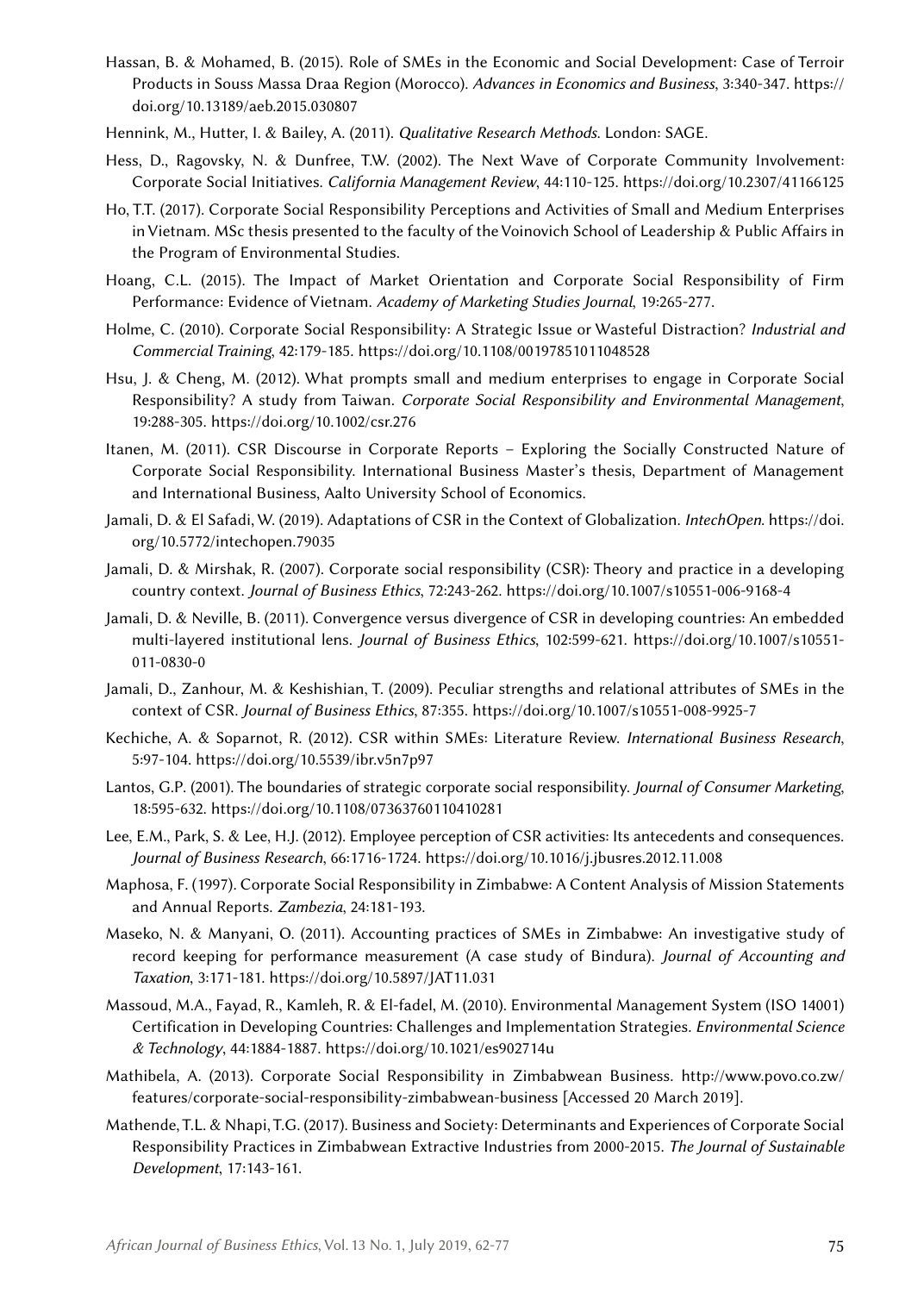- McAuley, A. (1999). Research into Internationalisation Process: Advice to an Alien. *Journal of Research and Entrepreneurship,* 1:11-17.<https://doi.org/10.1108/14715209980001552>
- McCuen, R. & Shah, G. (2007). Implications to ethics education of recent neuroscience research on emotions*. Journal of Leadership Studies*, 3:44-55. <https://doi.org/10.1002/jls.20024>
- Mpofu, P. (2012). Cultural Capital and the Sustainability of NGOs' Development Programs in Zimbabwe: An Integrative Approach. *Journal of Sustainable Development*, 5:89-98. <https://doi.org/10.5539/jsd.v5n10p89>
- Murillo, D. & Lozano, J.M. (2006). SMEs and CSR: An Approach to CSR in their Own Words. *Journal of Business Ethics*, 67:227-240.<https://doi.org/10.1007/s10551-006-9181-7>
- Nelling, E. & Webb, E. (2009). Corporate social responsibility and financial performance: the 'virtuous circle' revisited. *Review of Quantitative Finance and Accounting*, 32:197-209. [https://doi.org/10.1007/s11156-008-](https://doi.org/10.1007/s11156-008-0090-y) [0090-y](https://doi.org/10.1007/s11156-008-0090-y)
- Nugent, P. (2017). 10 Ways Small Businesses Benefit the Local Community. *Inspiration*, 23 October.
- Pieterse, J.N. (2015). *Globalization and Culture: Global Mélange.* Lanham, MD: Rowman & Littlefield.
- Raynard, P. & Forstater, M. (2002). *Corporate Social Responsibility: Implications for Small and Medium Enterprises in Developing Countries*. UNIDO.
- Robu, M. (2013). The Dynamics and Importance of SMEs in Economy, *The USV Annals of Economics and Public Administration*, 13:84-89.
- Rodgers, W. & Gago, S. (2004). Stakeholder influence on corporate strategies over time. *Journal of Business Ethics*, 52:349-363. <https://doi.org/10.1007/s10551-004-1534-5>
- Scott, S. (2007). Corporate Social Responsibility and the Fetter of Profitability. *Social Responsibility Journal*, 3:31-39. <https://doi.org/10.1108/17471110710840215>
- Simpson, M. & Ndhlela, D. (2010). The Informal Economy, SMEs and the Missing Middle in Zimbabwe: Some Observations, Comprehensive Economic Recovery in Zimbabwe. *Working Paper Series No 9*. UNDP-Zimbabwe.
- Spencer, L.J. (1999). Does size matter? The state of the art in small business ethics. *Business Ethics: A European Review*, 8:163-174.<https://doi.org/10.1111/1467-8608.00144>
- Tencati, A., Russo, A. & Quaglia, V. (2008). Unintended consequences of CSR: Protectionism and collateral damage in global supply chains: The case of Vietnam. *Corporate Governance*, 8:518-531. [https://doi.](https://doi.org/10.1108/14720700810899248) [org/10.1108/14720700810899248](https://doi.org/10.1108/14720700810899248)
- Westerman, J.W., Beekun, R.I., Stedman, Y. & Yamamura, J. (2007). Peers versus National Culture: An Analysis of Antecedents to Ethical Decision-Making. *Journal of Business Ethics*, 75:239-252. [https://doi.org/10.1007/](https://doi.org/10.1007/s10551-006-9250-y) [s10551-006-9250-y](https://doi.org/10.1007/s10551-006-9250-y)
- Windsor, D. (2001). The Future of Corporate Social Responsibility. *The International Journal of Organizational Analysis*, 9:225-256.<https://doi.org/10.1108/eb028934>
- World Bank. (2005). *Focus on Sustainability 2004*. New York: World Bank Group.
- World Bank. (2019). *Small and Medium Enterprises (SMEs) Finance: Improving SMEs' access to finance and finding innovative solutions to unlock sources of capital*. New York: World Bank Group.
- World Food Programme. (2018). *Zimfact Sheet 11*, April 2012. [www.wfp.org/sites](http://www.wfp.org/sites)
- Yin, J. & Jamali, D. (2016). Strategic corporate social responsibility of multinational companies' subsidiaries in emerging markets: Evidence from China. *Long Range Plan*, 49:541-558. [https://doi.org/10.1016/j.](https://doi.org/10.1016/j.lrp.2015.12.024) [lrp.2015.12.024](https://doi.org/10.1016/j.lrp.2015.12.024)
- VCCI. (2010). Baseline Survey 2010: Awareness, understanding and usage of Social Cooperate Responsibility (CSR) among Vietnam's Small and Medium Enterprises. Vietnam Chamber of Commerce and Industry. <http://www.csrvietnam>
- Zafar, A. & Mustafa, S. (2017). SMEs and its Role in Economic and Socio-Economic Development of Pakistan. *International Journal of Academic Research in Accounting, Finance and Management Sciences*, 7:195-205. <https://doi.org/10.6007/IJARAFMS/v7-i4/3484>
- Zimbabwe. (2008). The Micro, Small and Medium Enterprise Policy Framework 2008-2012 the Engine for Growth. Final Draft, Harare.